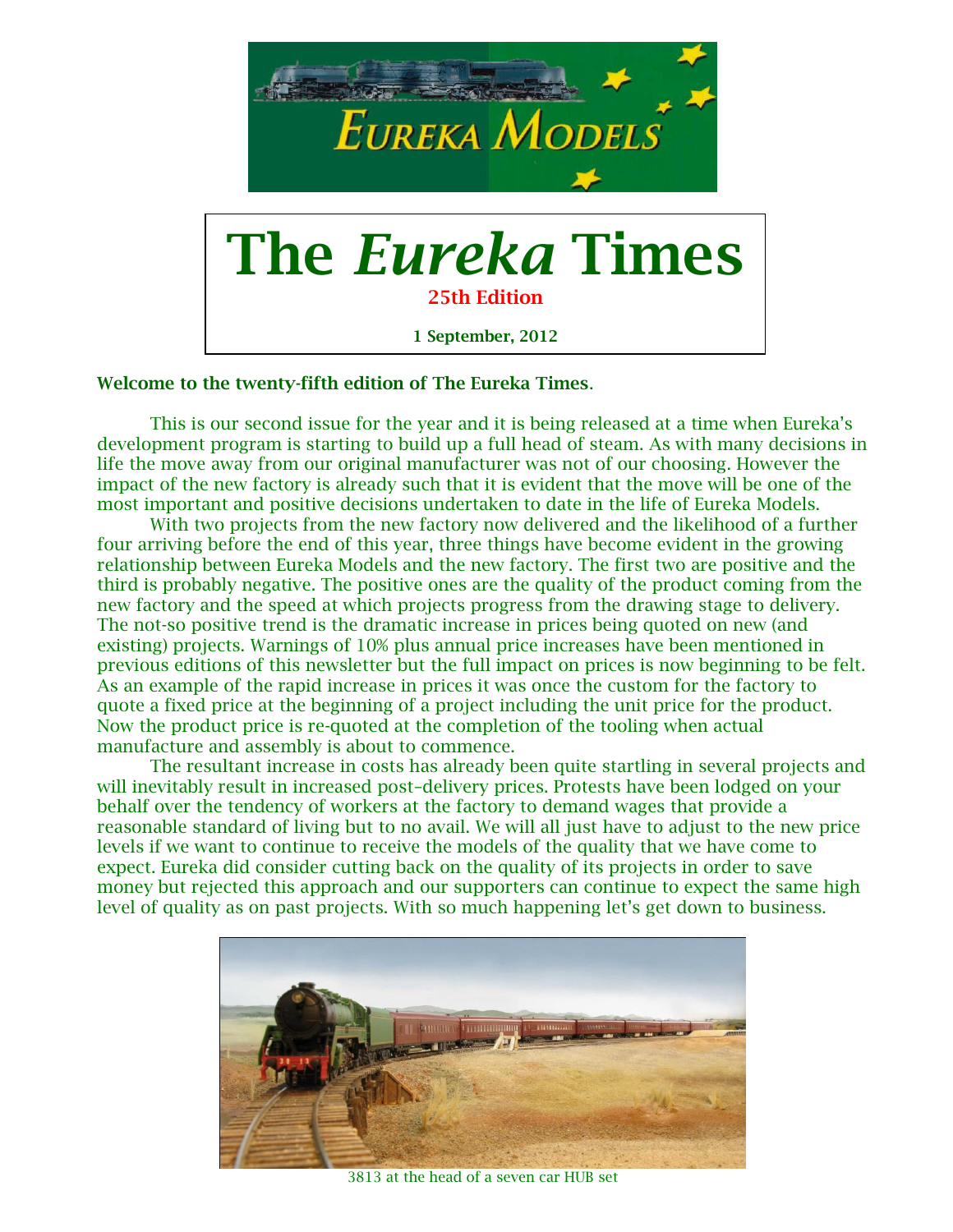# **The NSWGR Bogie Cattle and Sheep Vehicles.**

The BCWs arrived in Port Botany in May and the BSVs arrived in early August. The post out of both models has been completed. The quality of both models and the BSV in particular is generally regarded as being superb and sales have been brisk. Weathered BSVs have sold out but stocks of BCWs in both blue and weathered remain along with BSVs in black and in PTC blue.



### **The HUB Sets:**

Decoration (painting) of the HUB sets is well underway. Due to the complex nature of the paint liveries this process will take several months and the factory has advised that the target delivery date is November and whilst they may arrive earlier, disappointingly they will not be here in time for the October exhibition. Associated items such as packaging, leaflets etc have been finalised and we here at Eureka are gearing up for what is likely to be a massive distribution effort before Christmas.

The balance on all HUB set orders is due by the 31st of October, 2012 in order for the pre-delivery price to be maintained. Orders not fully paid by this date will attract the post delivery price which will be \$630 per five car set and \$110 for additional cars.

#### **The R Class:**

The last piece of the R class project, the sound chips are expected to arrive at our new factory by the end of September. All other items such as art-work and packaging are being finalised and the factory is committed to delivery prior to the end of 2012.

A running sample of the R class with the final version of the sound decoder was on display at Caulfield and it's sound was given a good hearing on several occasions on an NCE DCC control system. There is no doubt from the sound that this is an R class. The sound is clearly those files that were recorded by Eureka at Newport earlier this year. Two minor changes have been made (No matter how many times they are told, the Americans do not seem to understand that bells were never a feature of Australian steam operation.) and the sound files are now being burned into the ASIC chips. Once the decoders arrive at the factory assembly of the R class will be completed and delivery can take place.

The engine numbers that will be available "ex-factory" for the standard coal burners are: R 700, R 717, R 727, R730, R 740 and R 752.

When the R class arrives Eureka will contact each person with an R class on order to confirm the postal address before dispatching the order. Engine numbers could also be confirmed at this stage, however those wishing to advise their required engine number and to confirm their postal address now are welcome to do so.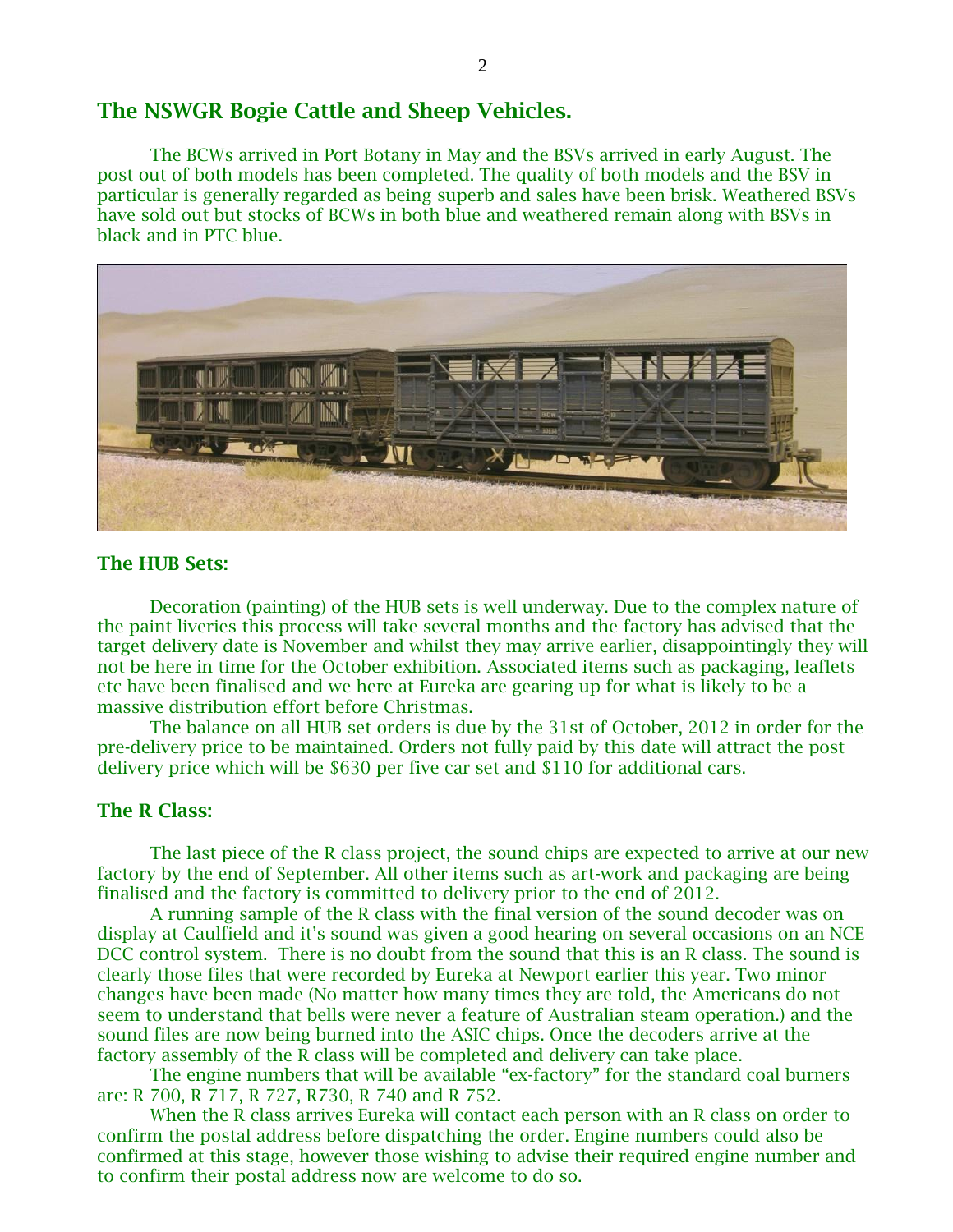The balance on all orders is due by the 31st of October, 2012 in order for the predelivery price to be maintained. Orders not fully paid by this date will attract the after delivery price which will be \$660 for the basic unit.

## **The K Class:**

The K class project is progressing well with an engineering sample arriving in time to be displayed at the Caulfield exhibition. The running sample spent several hours undergoing tests on the Kilmore East layout performing very well. This was of considerable interest as the K class is the second steam engine after the R class that Eureka is producing with a fully geared mechanism (driving rods are not necessary and are only there for show) and it does appear that the running qualities are better than a conventionally driven steam locomotive. Since Caulfield the sample has been checked thoroughly and the factory has been advised of minor corrections. Art-work and sound files will now be prepared and the factory has been informed that the target delivery date is mid-2013.



K class engineering samples undergoing trials on the Kilmore East layout.

## **The NSWGR Standard Goods Engines.**

Tooling on the 50 and 53 class has commenced and the factory has advised that engineering samples should be ready before the end of 2012. The factory has been informed that the target delivery date is 2nd half of 2013. Sound files are currently being collected so that they ready for installation when the engineering sample arrives. The standard goods engine project has a number of associated projects, provision for which is being made at this in the 50 and 53 class tooling. More news on these projects will be announced as the project progresses.

#### **The 59 Class:**

As previously advised the 50 class Standard Goods project has taken the place in the production line formerly allocated to the 59 class project. This has meant that the target delivery date of the 59 class has been pushed back to late 2013.

For those who have a 59 class on order and who do not want to wait, the usual Eureka "money back at anytime" policy applies. Also, for those who have monies paid against more than one project it is not a problem to shift balances from one project to another to take into account changes in delivery timings.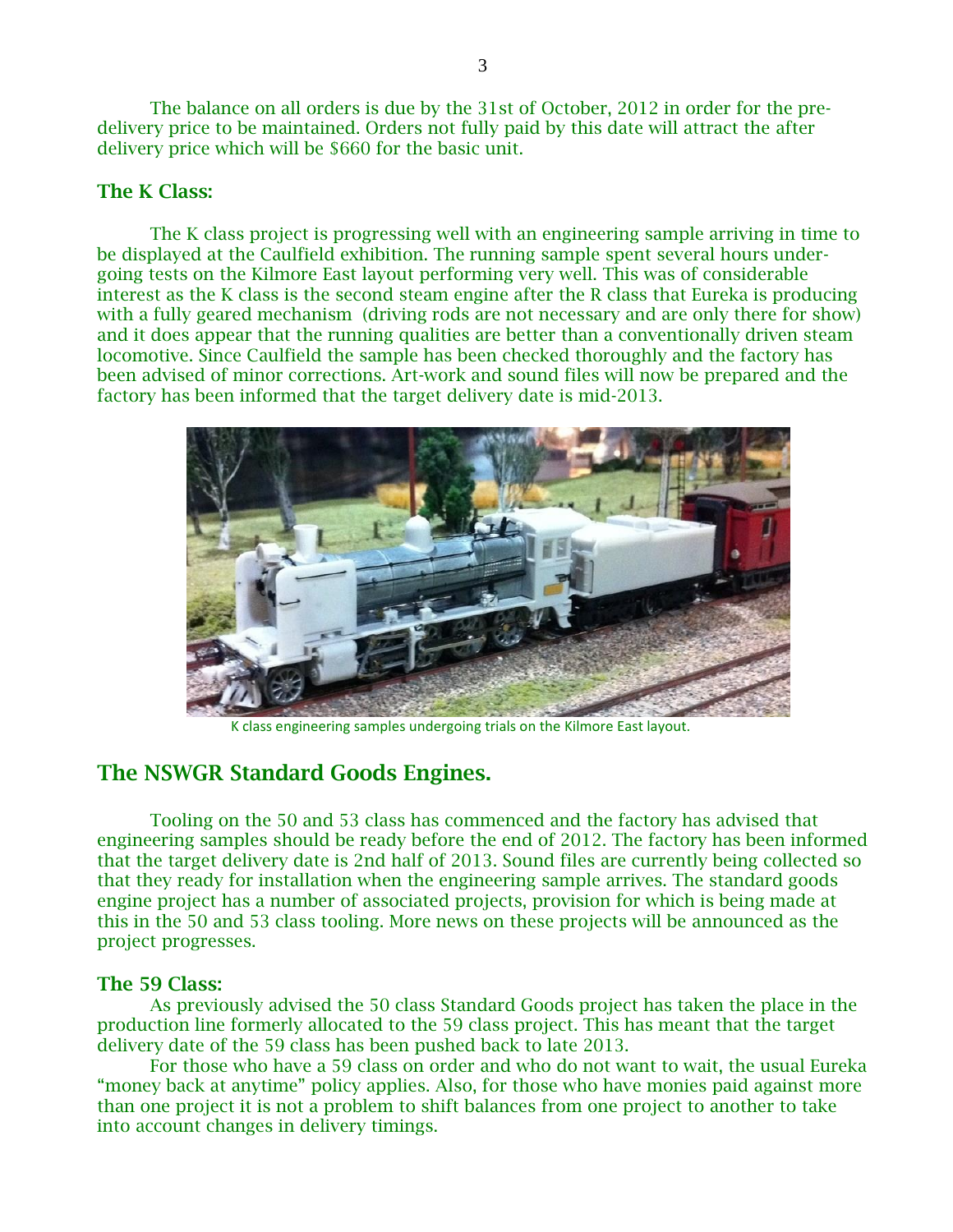#### **The 40 Class:**

At last real progress is being made on the 40 class with the factory recently sending paint samples for checking. Long lead time items such as motors and gears have been prepared. The factory has suggested a delivery date of November this year and whilst this is probably a date to be late, the actual delivery should not be far beyond this.



**VR/SAR Bogie Open/Flat/Oil Tank wagons: The NSW Bogie Tank Wagon:**



Assembly of the VR E wagon variations and the NSWGR bogie tank cars are underway. The factory intends delivering the NSW petrol tankers and VR oil tankers together in November/December. The E variation open and flat wagons are expected to follow eight weeks later.

# **Progress at the New Factory.**

In a sight for sore eyes the two accompanying photos show tooling for the 620/720s and the LCH/CCH being unloaded at the new factory after being retrieved from the old factory. This is a major step forward in the re-run program for these projects.



Whilst on the subject of progress one often fails to appreciate the problems that manufacturers face as part of their daily experience especially in China. The impact that some of these problems can have was brought home to us on a recent visit to the factory. The principal of our manufacturer resides in Hong Kong so as usual dinner was arranged on a Friday night at a favorite local restaurant. During the course of the evening our visit to the factory in the coming week was mentioned to which we received the advice not to come on Monday, Wednesday or Friday. When we asked why not these days we were informed that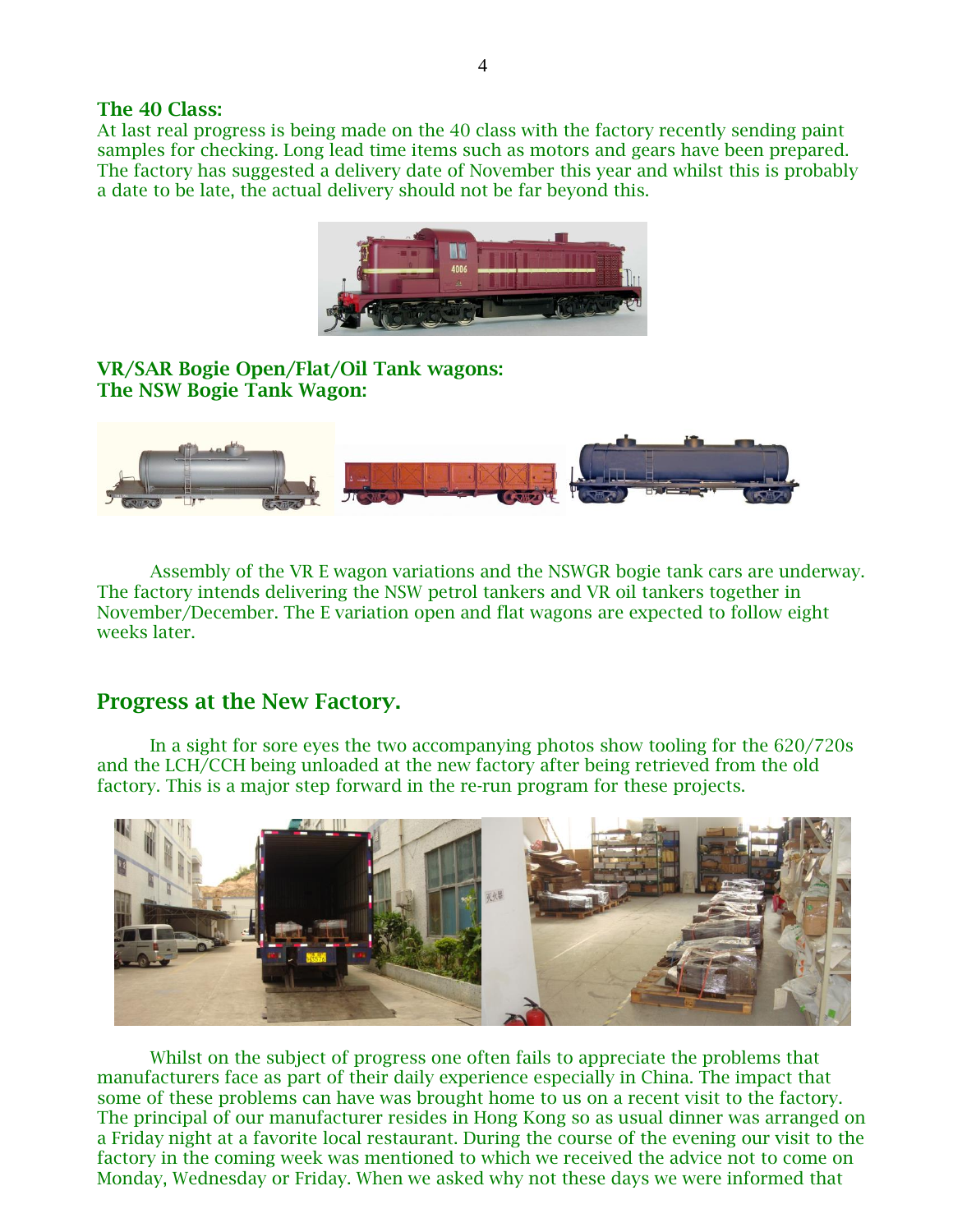there was no power on those days for the eight weeks of summer. The factory has its own generators for lighting but the heavy injection machines could only be operated on Tuesday and Thursdays. In effect the factory operates at only 40% of capacity for the summer peak. There are over 100 million air-conditioners in China and it gets very hot in summer. When the temperature goes up on go the air-conditioners and down goes the power grid. "How does one run a business like that?" Answer: "With great difficulty".

## **RSH /LCH/CCH: 620/720 2 Car Diesel re-run: 38 Class re-run:**

With tooling now retrieved these three projects will get underway again and all three projects have target delivery dates in 2013. More details in future *Eureka Times*.



## **W44: Now for Something to go Behind those Double Garratts:**

The next rolling-stock project by Eureka will be delivered in two parts and will feature two different types of Bogie Open Wagons which each at different times (steam and diesel era) made up W44, the ore train which ran regularly between Broken Hill and Cockle Creek.

Eureka's steam era W44 will feature the first dedicated ore carrier, the GC which ran as a block train of sixteen wagons, with a loaded weight of 1020 tons, hauled by two AD60 class Garratts between Molong and Orange. This train was a favorite of photographers and many stunning shots exist of this movement.

Drawings for the project have been completed and the target delivery date is mid-2013. It is anticipated that four packs of 5 wagons will be available in both weathered and non-weathered schemes. Order forms are enclosed.



Drawings of the GC showing Eureka's usual high level of detail.

# **The 12 Wheeler Project – The NCR Set – The First Step**

A major undertaking by Eureka has commenced with the start of what we are calling the "12 Wheeler Project". The first step in the project is the NCR set consisting of four cars,